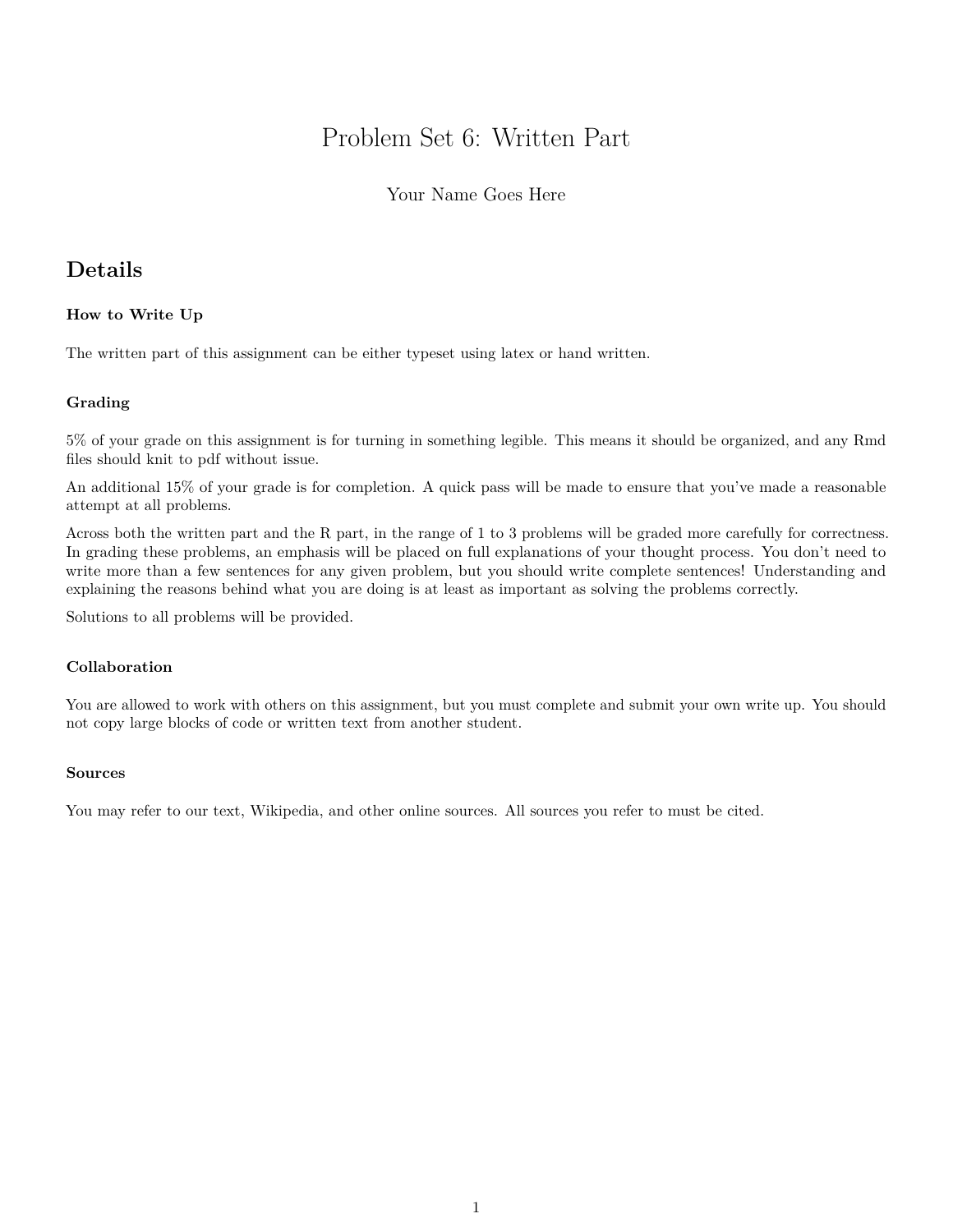# **Problem I: Confidence intervals for exponential distribution**

obtain interval estimates from the Bayesian framework and by maximum likelihood. We will use a different parameterization of the exponential than we used on the midterm, so don't worry if it seems like your results aren't matching up. *You will need to do the written part before you can do some parts of the R part for this question*.

The following R code reads in remission times in months for 128 bladder cancer patients and makes an initial plot of the data. These data were reported in Lee ET, Wang JW (2003) Statistical methods for survival data analysis.



### **Set up and foundational facts**

Let's use an exponential model for these data:  $X_1, \ldots, X_n \sim \text{Exp}(\lambda)$ , where the  $X_i$  are independent.

Here are some facts about the exponential distribution (please use this parameterization of the exponential distribution for this problem):

If  $X \sim Exp(\lambda)$  then the density function is given by  $f(x|\lambda) = \lambda e^{-\lambda x}$ 

The mean and variance are given by  $E(X) = \frac{1}{\lambda}$  and  $Var(X) = \frac{1}{\lambda^2}$ .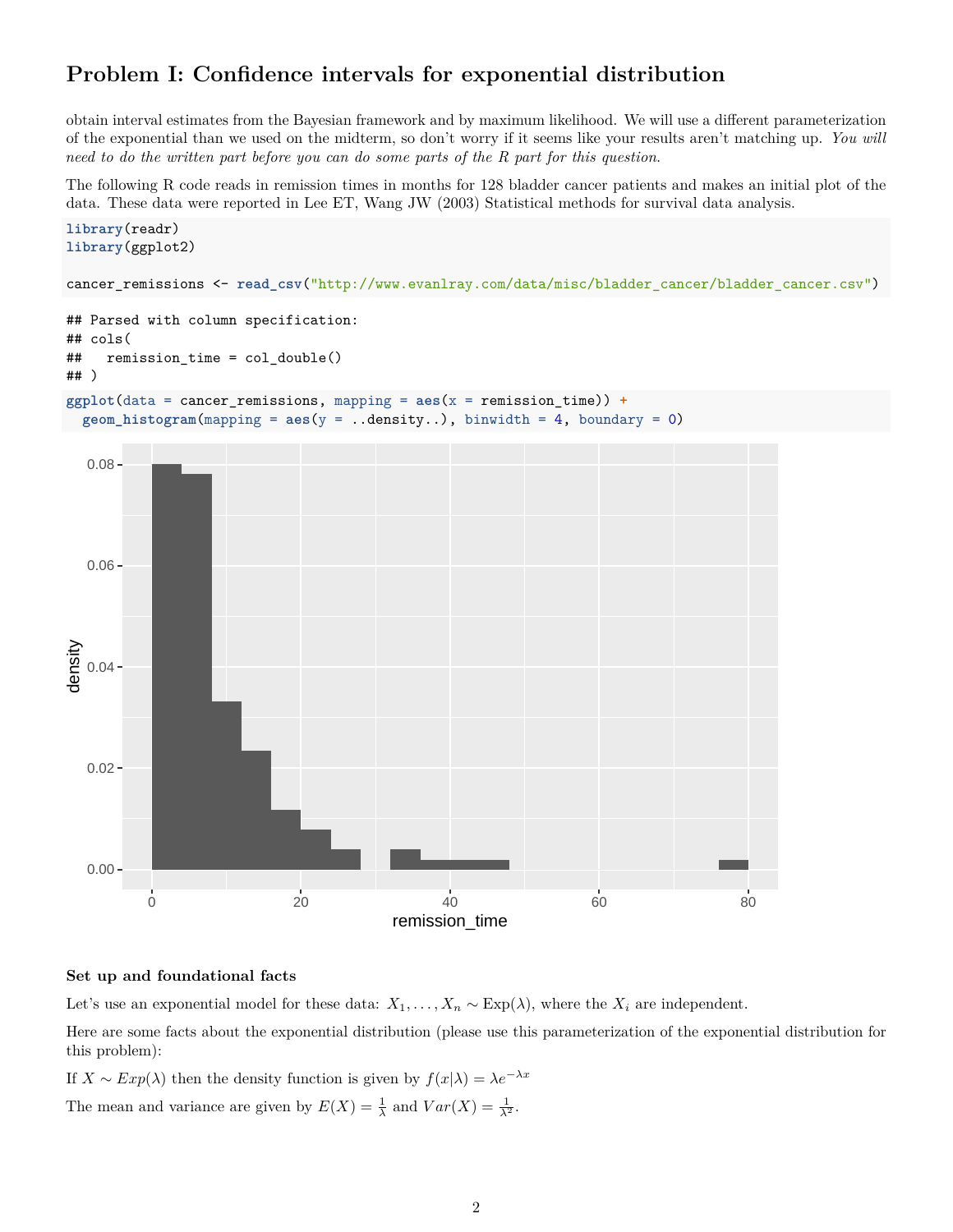Based on a sample  $x_1, \ldots, x_n$ , the log-likelihood function is:

$$
L(\lambda | x_1, \dots, x_n) = n \log(\lambda) - \lambda \sum_{i=1}^n x_i
$$

The first derivative of the log-likelihood function is:

$$
\frac{d}{d\lambda}L(\lambda|x_1,\ldots,x_n)=\frac{n}{\lambda}-\sum_{i=1}^n x_i
$$

The second derivative of the log-likelihood function is:

$$
\frac{d^2}{d\lambda^2}L(\lambda|x_1,\ldots,x_n)=-\frac{n}{\lambda^2}
$$

The maximum likelihood estimator can be shown to be:  $\hat{\lambda}_{MLE} = 1/\bar{X}$ .

It is also possible to conduct a Bayesian analysis using a prior for  $\lambda$  that is  $Gamma(\alpha, \beta)$ , which has pdf  $f_\Lambda(\lambda|\alpha, \beta)$  = *β α*  $\frac{\beta^{\alpha}}{\Gamma(\alpha)}\lambda^{\alpha-1}e^{-\beta\lambda}$ . This is a conjugate prior, and the posterior distribution is  $\lambda | x_1,\ldots,x_n,\alpha,\beta \sim \text{Gamma}(\alpha+n,\beta+\sum_{i=1}^n x_i)$ .

#### **Overview**

So far, we have at our disposal 5 (!) different approaches for obtaining an interval estimate for the unknown model parameter  $\lambda$  of the Exponential model:

- 1. A frequentist confidence interval based on an exact distribution for a relevant statistic;
- 2. A frequentist confidence interval based on a large-sample normal approximation to the sampling distribution of the maximum likelihood estimator.
- 3. A Bayesian credible interval based on quantiles of the exact Gamma posterior distribution.
- 4. A Bayesian credible interval based on a large-sample normal approximation to the posterior distribution.
- 5. A Bayesian credible interval based on a MCMC sample drawn from the exact posterior distribution.

We will also develop two bootstrap confidence interval methods, but those are not featured on this problem set. We will explore bootstrap interval estimation for the parameter  $\lambda$ , and compare with the approaches developed here, on the next problem set.

#### **1. Exact confidence interval**

It can be shown that  $2n\lambda \bar{X} \sim \chi^2_{2n}$ , where  $\chi^2_{2n}$  denotes a Chi-squared distribution with 2*n* degrees of freedom. Use this fact to derive an expression for an exact  $(1 - \alpha)100\%$  confidence interval for  $\lambda$  in terms of the quantiles  $\chi^2_{2n}(\frac{\alpha}{2})$  and  $\chi^2_{2n}(1 - \frac{\alpha}{2})$ .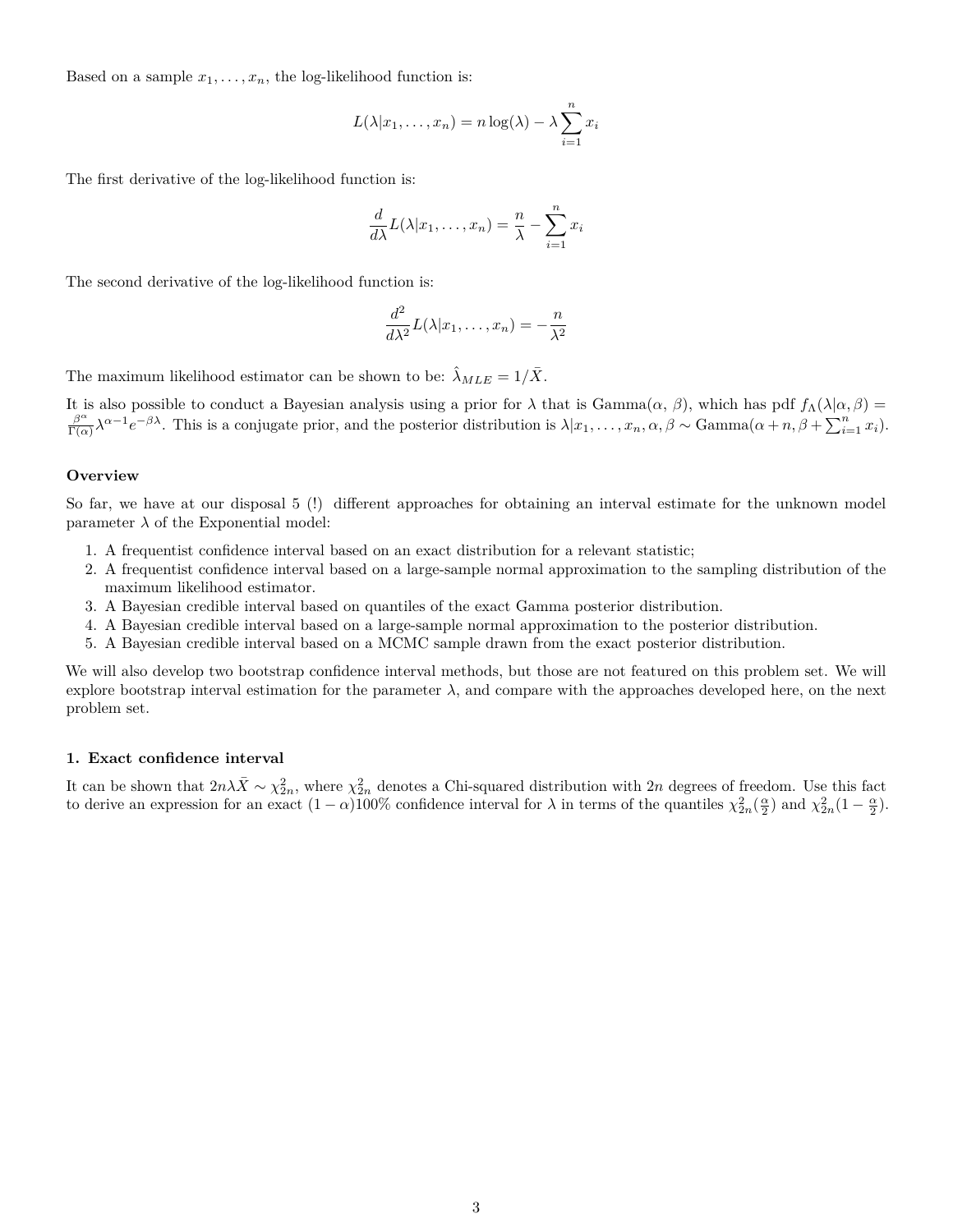#### **2. Large-sample approximate confidence interval**

Find an expression for a frequentist confidence interval for  $\lambda$  based on a large-sample normal approximation to the sampling distribution of the maximum likelihood estimator. In problem set 5, we have show that for a large sample size *n*, it is approximately the case that  $\hat{\Lambda}^{MLE} \sim \text{Normal}\left(\lambda, \frac{1}{I(\hat{\lambda}_{MLE})}\right)$ where  $I(\widehat{\lambda}_{MLE}) = \frac{n}{\widehat{\lambda}_{MLE}^2} = \frac{n}{(1/\bar{x})^2} = n\bar{x}^2$ . The approximation to use in deriving the confidence interval is therefore  $\hat{\Lambda}^{MLE} \sim \text{Normal}(\lambda, \frac{1}{n\bar{x}^2})$ 

### **3. No work to do for the exact Bayesian credible interval in the written part**

#### **4. Large-sample approximate credible interval**

Find an expression for a Bayesian credible interval for *λ* based on a large-sample normal approximation to the posterior distribution of Λ.

In problem set 5, we have shown that for a large sample size *n*, it is approximately the case that  $\Lambda | X_1 = x_1, \ldots, X_n =$  $x_n \sim \text{Normal}\left(\frac{1}{\bar{x}}, \frac{1}{n\bar{x}^2}\right)$ 

**5. No work to do for the MCMC-based Bayesian credible interval in the written part**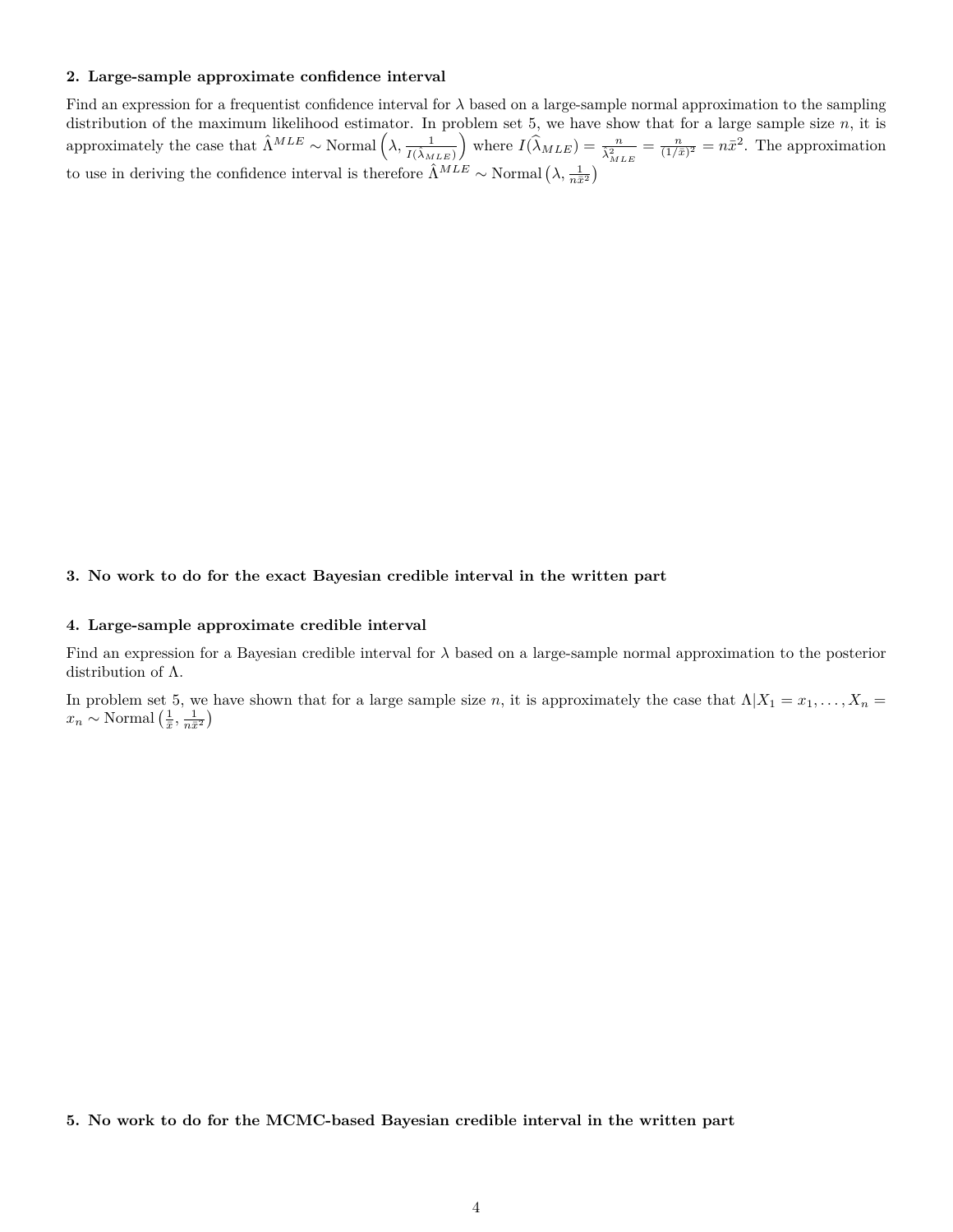# **Problem II: Likelihood ratio tests for exponential distribution**

Suppose that  $X_1, \ldots, X_n \stackrel{\text{i.i.d.}}{\sim} \text{Exponential}(\lambda)$ . As a reminder, their pdf is  $f(x_i|\lambda) = \lambda e^{-\lambda x_i}$ . Suppose we want to conduct a test of the simple hypotheses  $H_0: \lambda = 10$  vs  $H_A: \lambda = 4$ .

**1. Find the form of the likelihood ratio statistic for this test. It is not important for this part whether or not your answer is a random variable.**

**2.** Show that you could calculate the p-value for the test based on a comparison of  $\bar{X}$  and  $\bar{x}$ **.**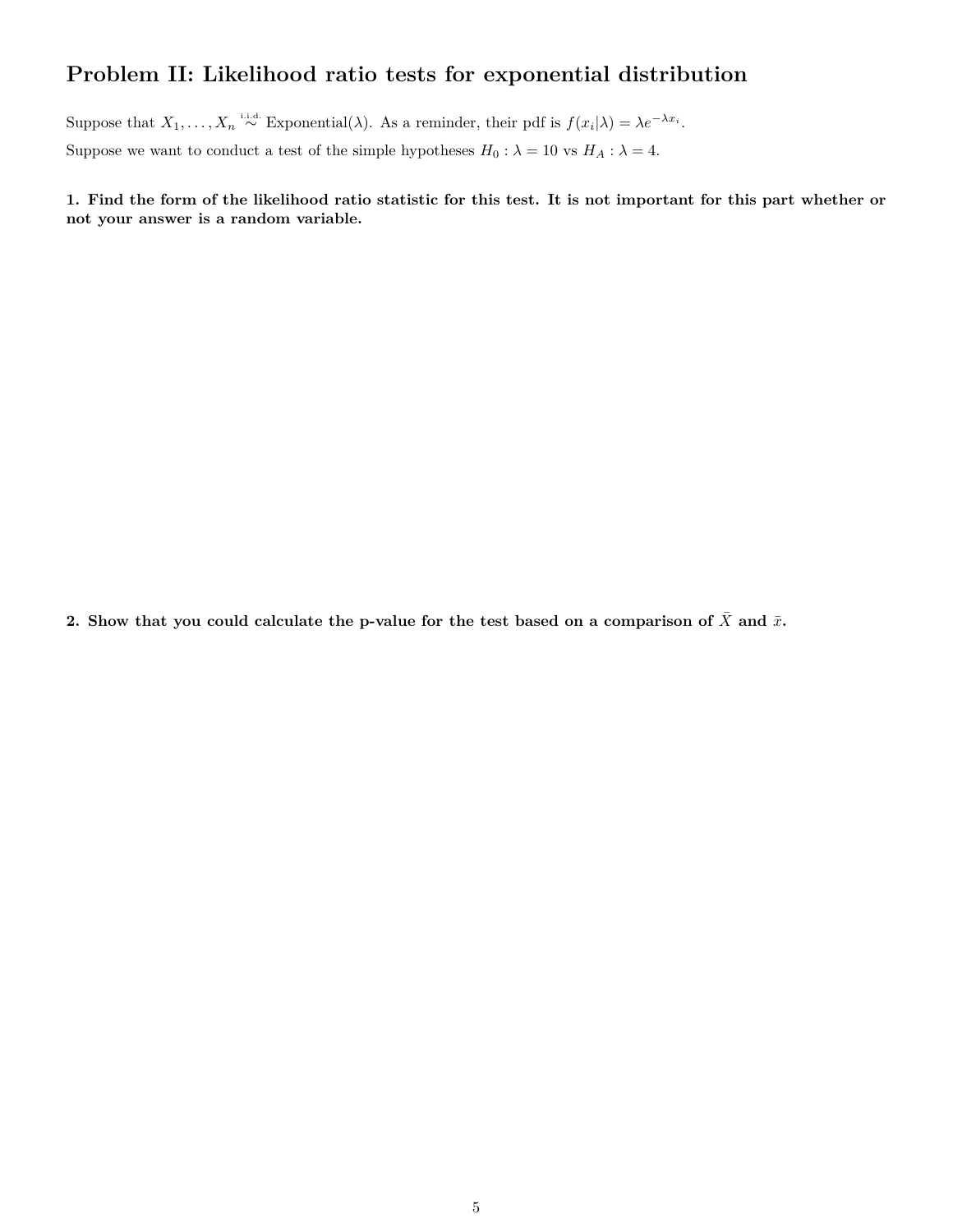**3.** As stated above, it can be shown that  $2n\lambda \bar{X} \sim \chi^2_{2n}$ , where  $\chi^2_{2n}$  denotes a Chi-squared distribution with 2*n* **degrees of freedom. Based on this information, how could you calculate the p-value for the test using the pchisq function in R?**

4. Is a small or a large value of  $\bar{x}$  stronger evidence against the null hypothesis? Justify your answer in a **sentence or two.**